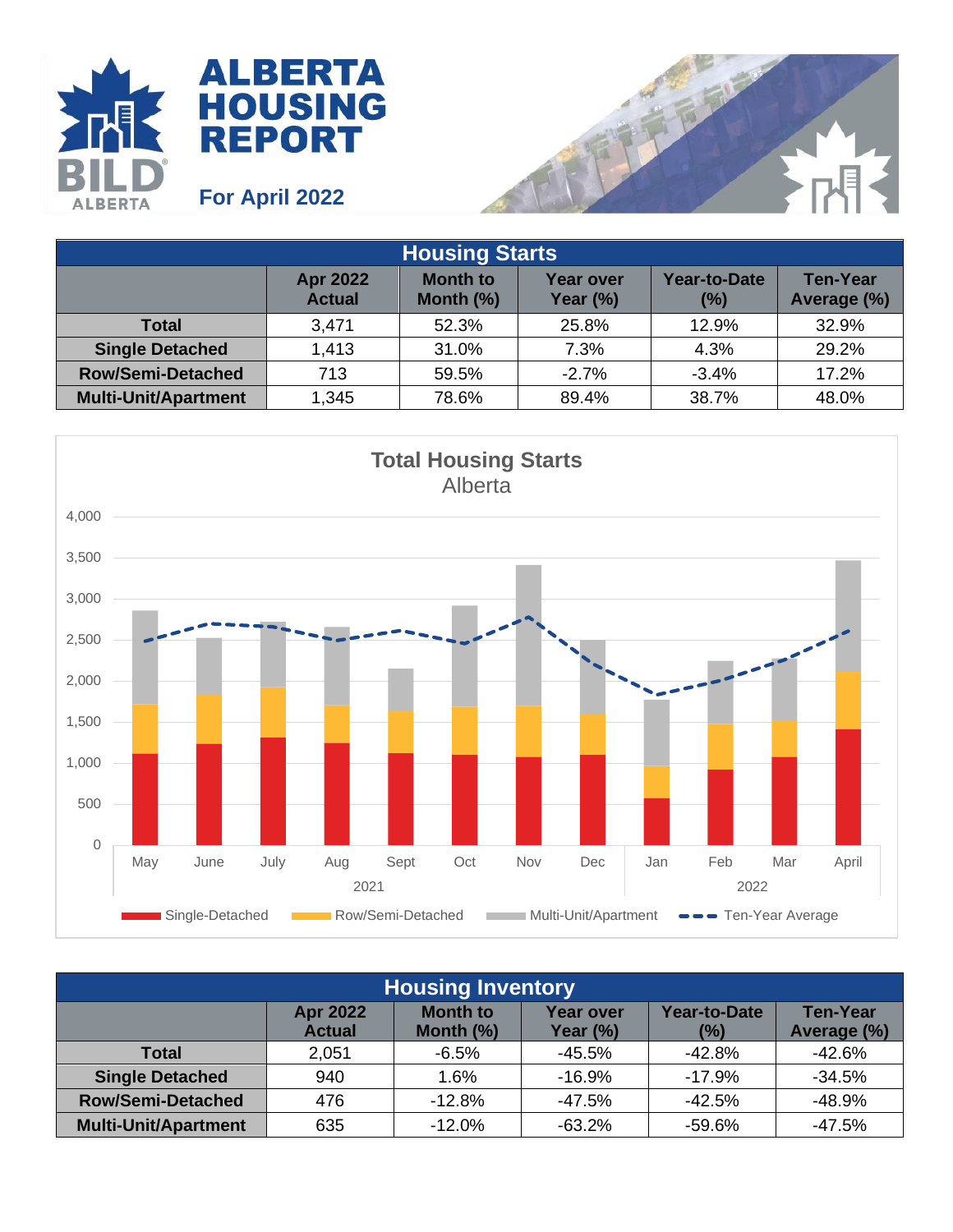

| <b>Home Sales</b>           |                                  |                                 |                                 |                            |                                |  |
|-----------------------------|----------------------------------|---------------------------------|---------------------------------|----------------------------|--------------------------------|--|
|                             | <b>Apr 2022</b><br><b>Actual</b> | <b>Month to</b><br>Month $(\%)$ | <b>Year over</b><br>Year $(\%)$ | <b>Year-to-Date</b><br>(%) | <b>Ten-Year</b><br>Average (%) |  |
| <b>Total New Homes</b>      | 1,552                            | 20.3%                           | $-7.3%$                         | 9.3%                       | $-17.8%$                       |  |
| <b>Single-Detached</b>      | 833                              | 12.3%                           | 4.0%                            | 11.1%                      | $-8.1%$                        |  |
| <b>Row/Semi-Detached</b>    | 504                              | $-0.8%$                         | $-20.3%$                        | $-3.1%$                    | $-1.8%$                        |  |
| <b>Multi-Unit/Apartment</b> | 215                              | 437.5%                          | $-11.2%$                        | 48.0%                      | $-54.1%$                       |  |
| <b>MLS System</b>           | 9,830                            | $-10.3%$                        | 1.3%                            | 21.9%                      | 58.6%                          |  |